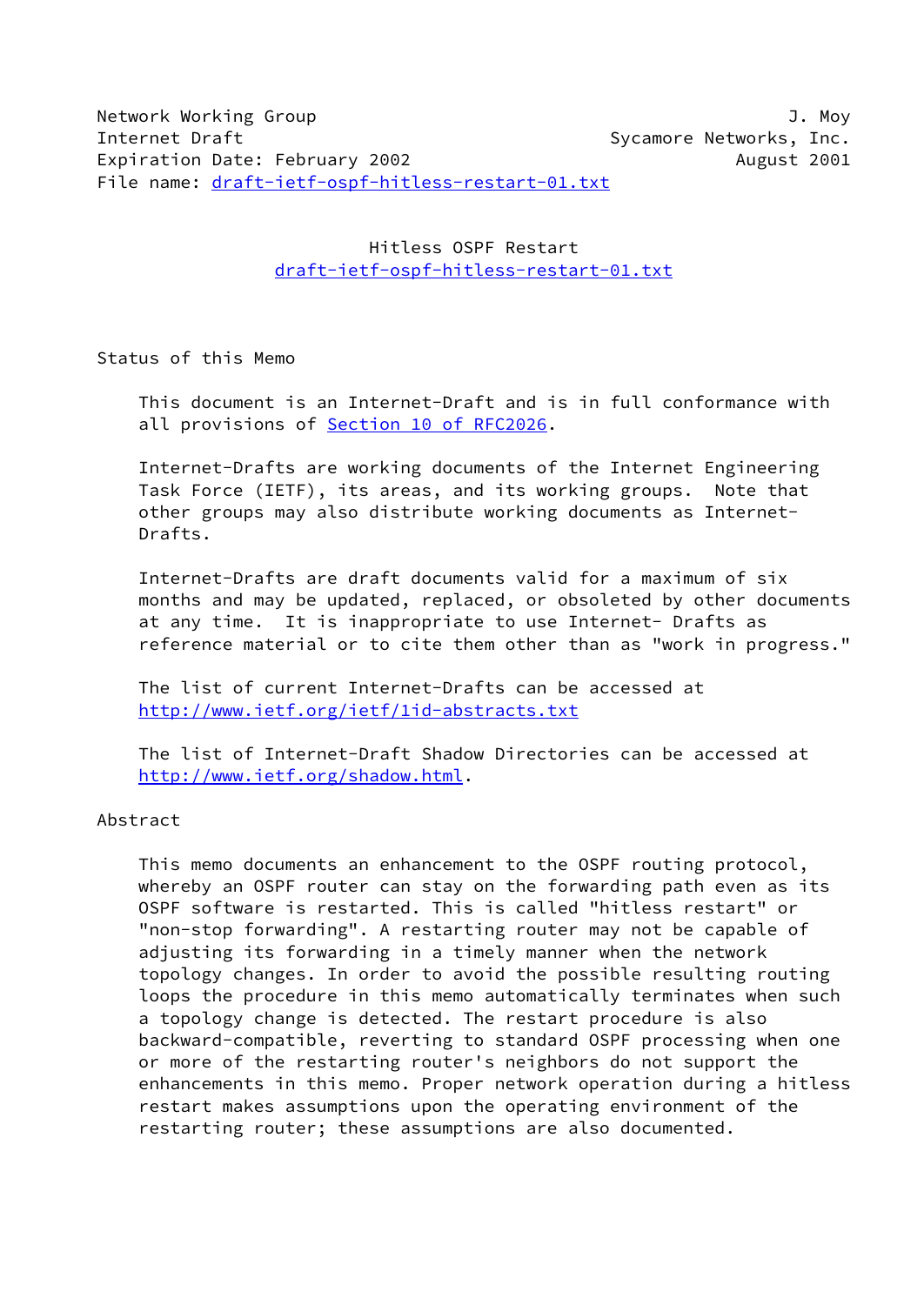# <span id="page-1-1"></span>Table of Contents

| $\overline{2}$ | Operation of restarting router  3 |
|----------------|-----------------------------------|
| 2.1            |                                   |
| 2.2            |                                   |
| $\overline{3}$ | Operation of helper neighbor  6   |
| 3.1            |                                   |
| 3.2            |                                   |
| $\overline{4}$ |                                   |
| $\overline{5}$ |                                   |
| 6              |                                   |
|                |                                   |
| A              |                                   |
|                | Security Considerations  12       |
|                |                                   |
|                |                                   |

## <span id="page-1-0"></span>[1](#page-1-0). Overview

 Today many Internet routers implement a separation of control and forwarding functions. Certain processors are dedicated to control and management tasks such as OSPF routing, while other processors perform the data forwarding tasks. This separation creates the possibility of maintaining a router's data forwarding capability while the router's control software is restarted/reloaded. We call such a possibility "hitless restart" or "non-stop forwarding".

 The problem that the OSPF protocol presents to hitless restart is that, under normal operation, OSPF intentionally routes around a restarting router while it rebuilds its link-state database. OSPF avoids the restarting router to minimize the possibility of routing loops and/or black holes caused by lack of database synchronization. Avoidance is accomplished by having the router's neighbors reissue their LSAs, omitting links to the restarting router.

 However, if (a) the network topology remains stable and (b) the restarting router is able to keep its forwarding table(s) across the restart, it would be safe to keep the restarting router on the forwarding path. This memo documents an enhancement to OSPF that makes such hitless restart possible, and one that automatically reverts back to standard OSPF for safety when network topology changes are detected.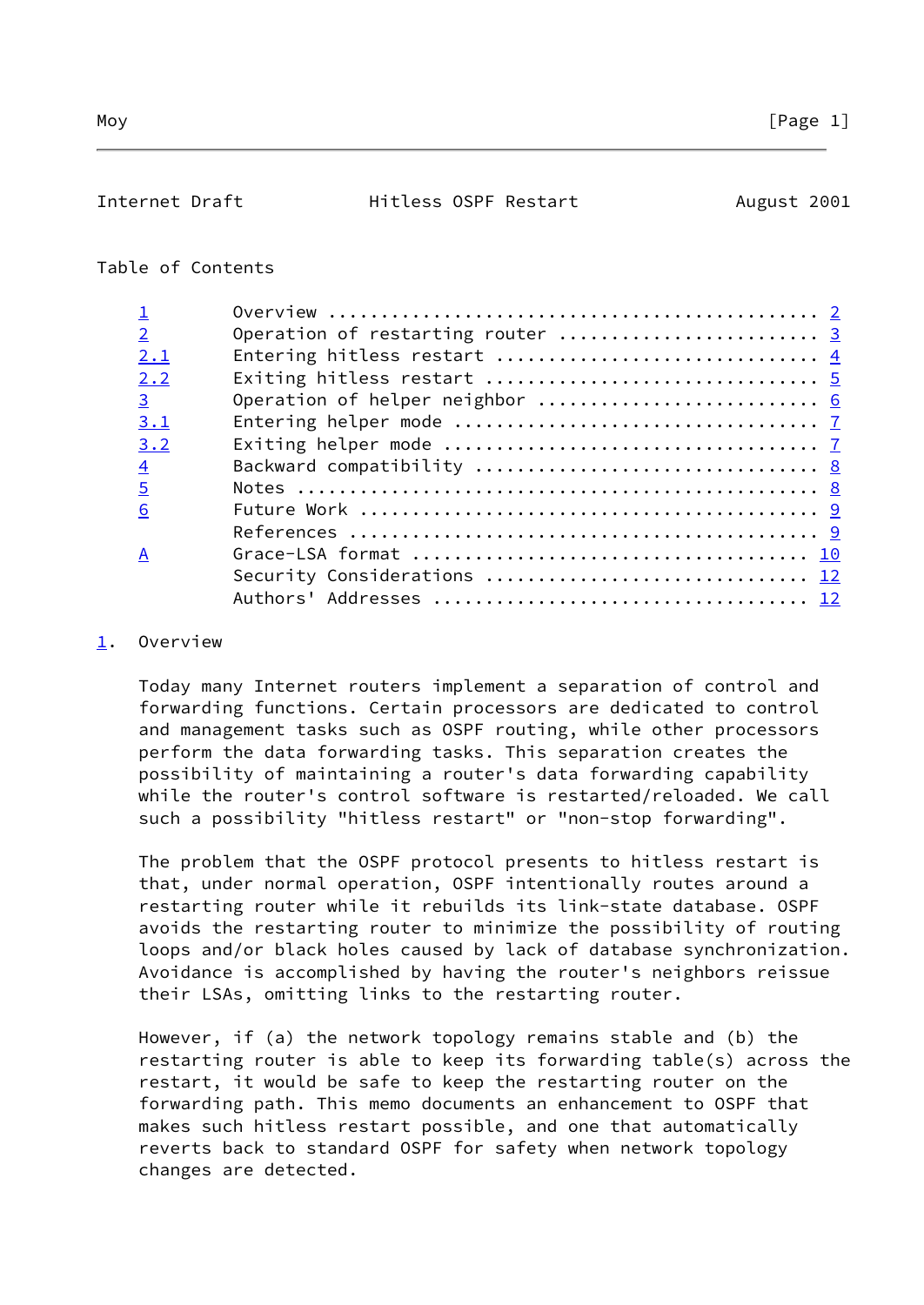In a nutshell, the OSPF enhancements for hitless restart are as follows. The router attempting a hitless restart originates link local Opaque-LSAs, herein called Grace-LSAs, announcing the intention to perform a hitless restart, and asking for a "grace period". During the grace period its neighbors continue to announce

Moy **Example 2** Page 2 and 2 Page 2 and 2 Page 2 and 2 Page 2 and 2 Page 2 and 2 Page 2 and 2 Page 2 and 2 Page 2 and 2 Page 2 and 2 Page 2 and 2 Page 2 and 2 Page 2 and 2 Page 2 and 2 Page 2 and 2 Page 2 and 2 Page 2 and

<span id="page-2-1"></span>

Internet Draft **Hitless OSPF Restart** August 2001

 the restarting router in their LSAs as if it were fully adjacent (i.e., OSPF neighbor state Full), but only if the network topology remains static (i.e, the contents of the LSAs in the link-state database having LS types 1-5,7 remain unchanged; simple refreshes are allowed).

 There are two roles being played by OSPF routers during hitless restart. First there is the router that is being restarted. The operation of this router during hitless restart, including how the router enters and leaves hitless restart, is the subject of [Section](#page-2-0)  $2.$  $2.$  Then there are the router's neighbors, which must cooperate in order for the restart to be hitless. During hitless restart we say that the neighbors are executing in "helper mode". [Section 3](#page-6-0) covers the responsibilities of a router executing in helper mode, including entering and leaving helper mode.

<span id="page-2-0"></span>[2](#page-2-0). Operation of restarting router

 After the router restarts/reloads, it must change its OSPF processing somewhat until it re-establishes full adjacencies with all its previously fully-adjacent neighbors. This time period, between the restart/reload and the reestablishment of adjacencies, is called "hitless restart". During hitless restart:

- (1) The restarting router does not originate LSAs with LS types 1-5,7. Instead, the restarting router wants the other routers in the OSPF domain to calculate routes using the LSAs that it had originated prior to its restart. During this time, the restarting router does not modify or flush received self- originated LSAs, (see Section 13.4 of [[Ref1\]](#page-9-2)) but instead accepts them as valid. In particular, the grace-LSAs that the restarting router had originated before the restart are left in place. Received self-originated LSAs will be dealt with when the router exits hitless restart (see Section 2.2).
- (2) The restarting router runs its OSPF routing calculations, as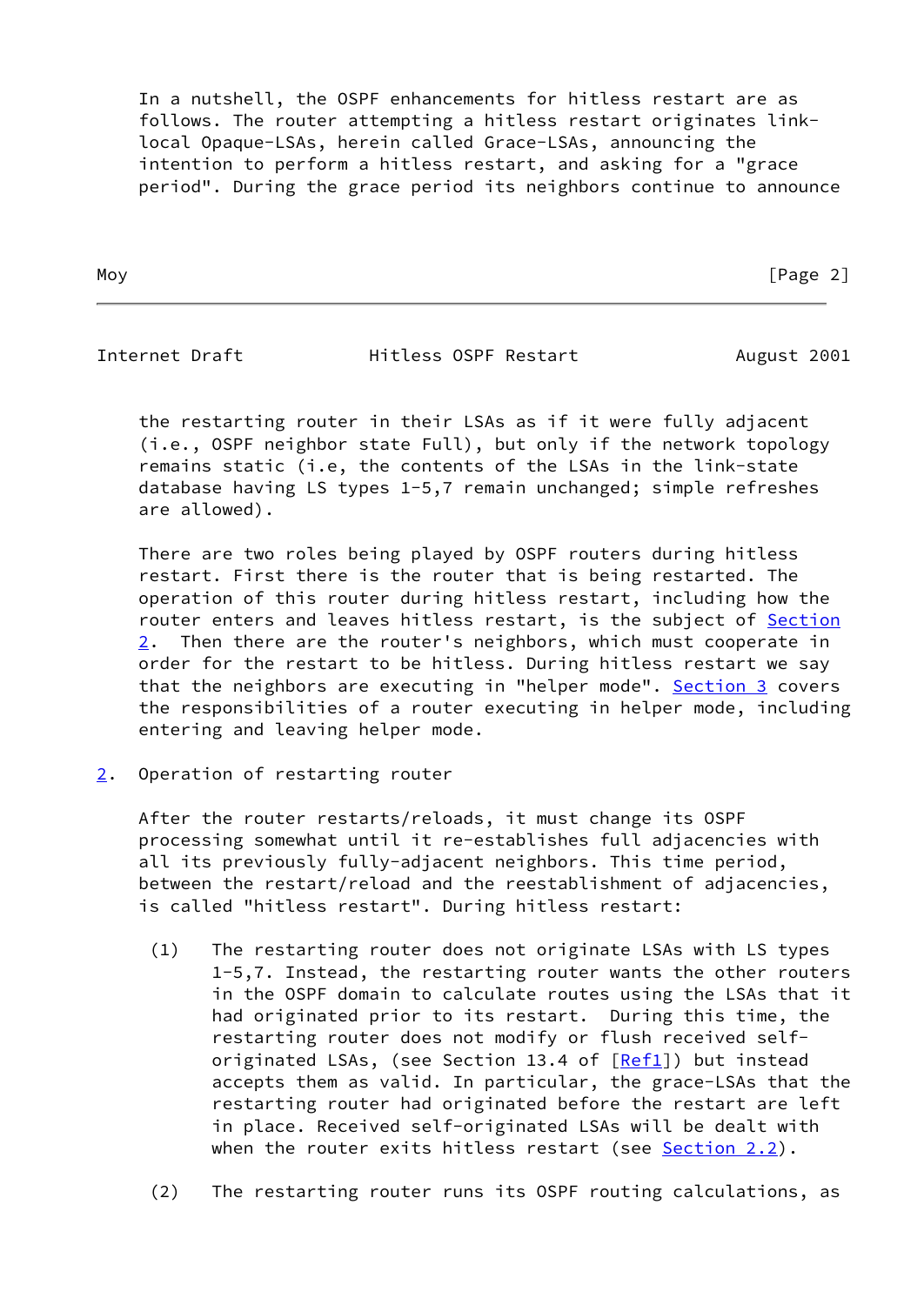specified in Section 16 of [[Ref1\]](#page-9-2). This is necessary to return any OSPF virtual links to operation. However, the restarting router does \*not\* install OSPF routes into the system's forwarding table(s), instead relying on the forwarding entries that it had installed prior to the restart.

 (3) If the restarting router determines that it was Designated Router on a given segment immediately prior to the restart, it elects itself as Designated Router again. The restarting router knows that it was Designated Router if, while the associated interface is in Waiting state, an Hello packet is

Moy [Page 3]

<span id="page-3-0"></span>Internet Draft **Hitless OSPF Restart** August 2001

 received from a neighbor listing the router as Designated Router.

 Otherwise, the restarting router operates the same as any other OSPF router. It discovers neighbors using OSPF's Hello protocol, elects Designated and Backup Designated Routers, performs the Database Exchange procedure to initially synchronize link-state databases with its neighbors, and maintains this synchronization through flooding.

 The processes of entering hitless restart, and of exiting hitless restart (either successfully or not) are covered in the following sections.

2.1. Entering hitless restart

 The router (call it Router X) is informed of the desire for its hitless restart when an appropriate command is issued by the network operator. The network operator may also specify the length of the grace period, or the necessary grace period may be calculated by the router's OSPF software.

 In preparation for the hitless restart, Router X must perform the following actions before its software is restarted/reloaded. Note that common OSPF shutdown procedures are \*not\* performed, since we want the other OSPF routers to act as if Router X remains in continuous service. For example, Router X does not flush its locally originated LSAs, since we want them to remain in other routers' link-state databases throughout the restart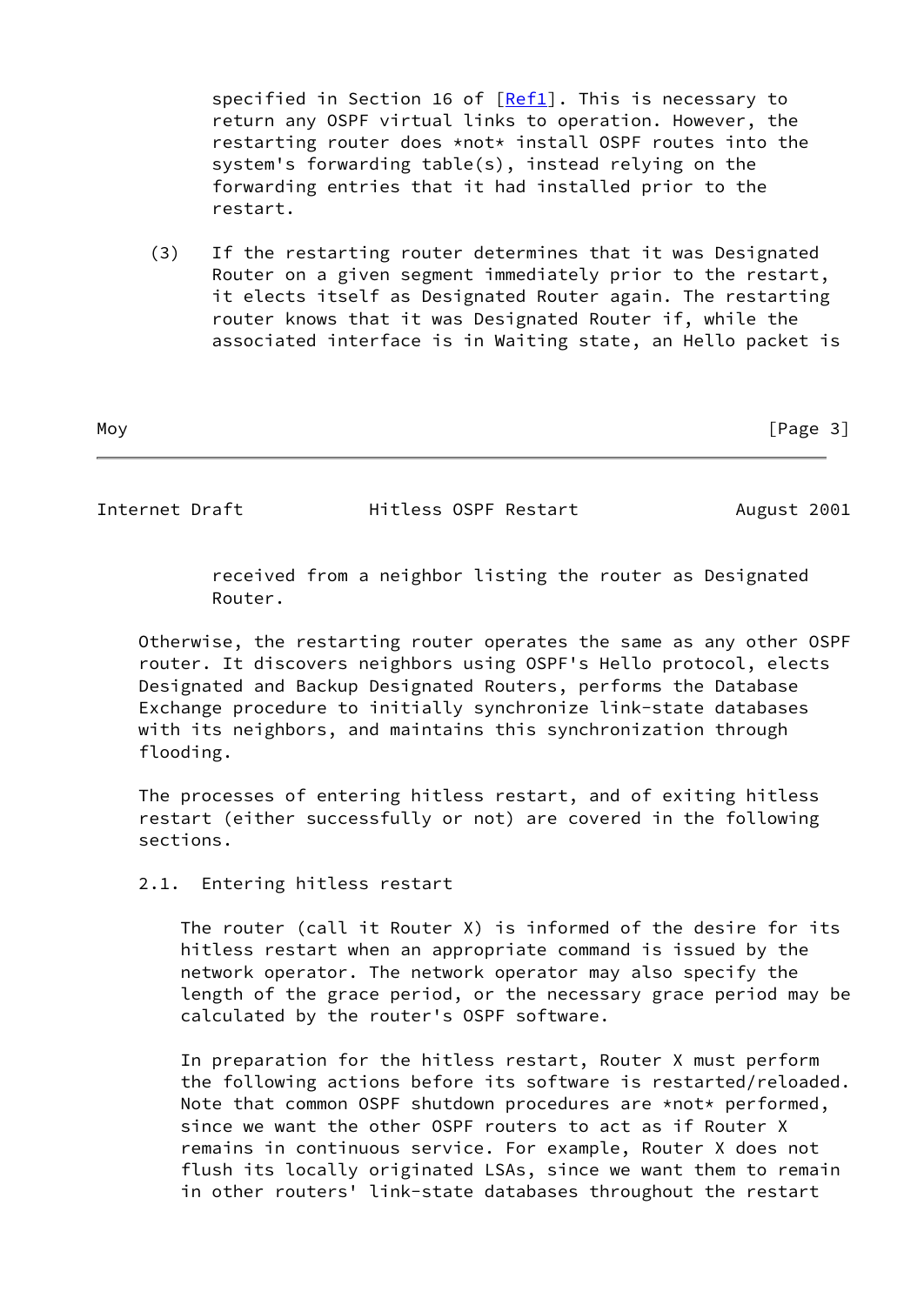period.

- (1) Router X must ensure that its forwarding table(s) is/are up-to-date and will remain in place across the restart.
- (2) The router must note in non-volatile storage the cryptographic sequence numbers being used for each interface. Otherwise it will take up to RouterDeadInterval seconds after the restart before it can start to reestablish its adjacencies, which would force the grace period to be lengthened severely.

 Router X then originates the grace-LSAs. These are link-local Opaque-LSAs (see  $Appendix A$ ). Their LS Age field is set to 0, and the requested grace period (in seconds) is inserted into the body of the grace-LSA. The precise contents of the grace-LSA are described in [Appendix A.](#page-11-0)

Moy [Page 4]

<span id="page-4-0"></span>Internet Draft **Hitless OSPF Restart** August 2001

 A grace-LSA is originated for each of the router's OSPF interfaces. If Router X wants to ensure that its neighbors receive the grace-LSAs, it should retransmit the grace-LSAs until they are acknowledged (i.e, perform standard OSPF reliable flooding of the grace-LSAs). If one or more fully adjacent neighbors do not receive grace-LSAs, they will more than likely cause premature termination of the hitless restart procedure (see [Section 4\)](#page-8-0).

 After the grace-LSAs have been sent, the router should store the fact that it is performing hitless restart along with the length of the requested grace period in non-volatile storage. The OSPF software should then be restarted/reloaded, and when the reloaded software starts executing the hitless restart modifications in [Section 2](#page-2-0) above are followed.

### 2.2. Exiting hitless restart

 On exiting "hitless restart", the reloaded router reverts back to completely normal OSPF operation, reoriginating LSAs based on the router's current state and updating its forwarding table(s) based on the current contents of the link-state database. In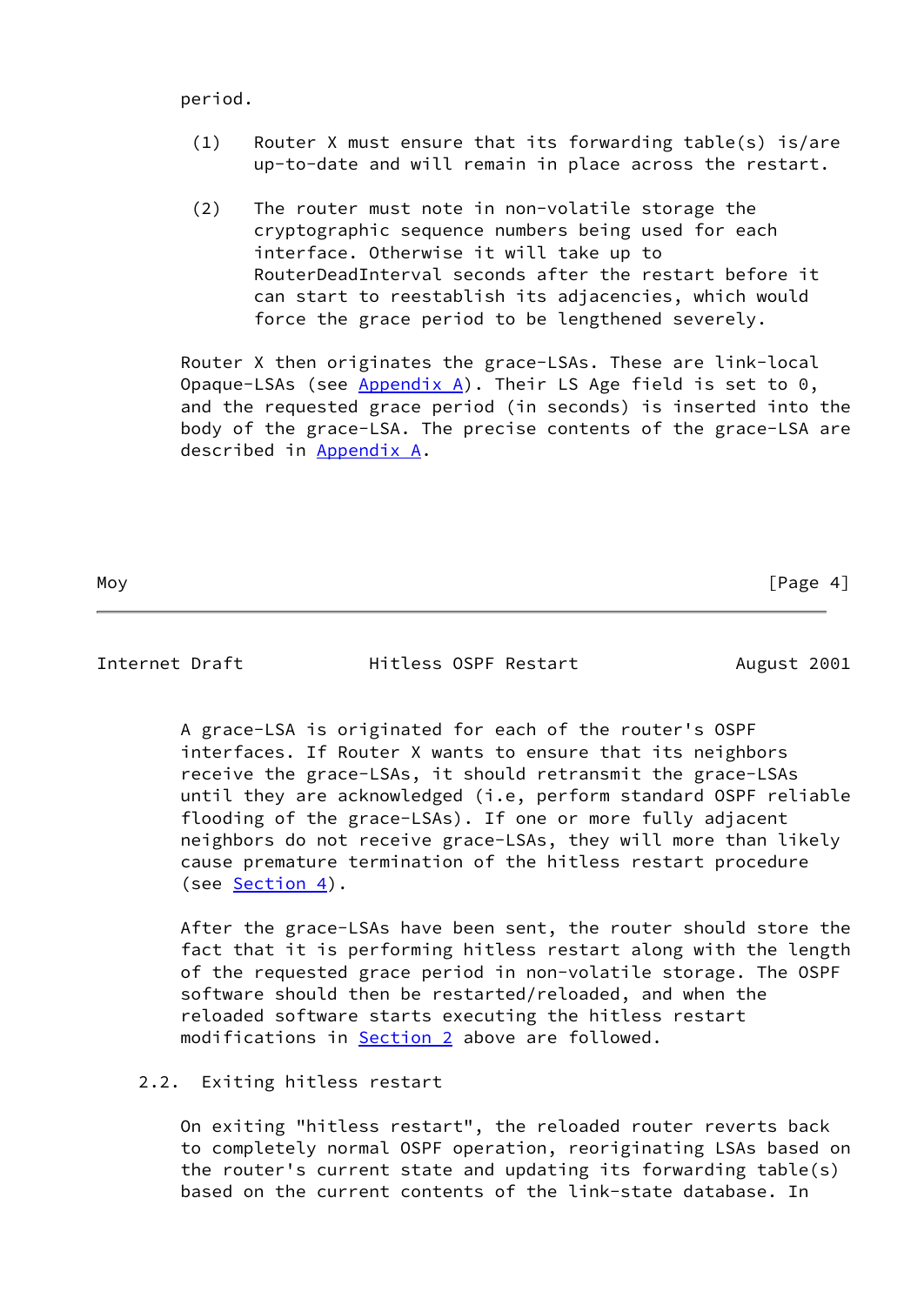particular, the following actions should be performed when exiting, either successfully or unsuccessfully, hitless restart.

- (1) The router should reoriginate its router-LSAs for all attached areas, to make sure they have the correct contents.
- (2) The router should reoriginate network-LSAs on all segments where it is Designated Router.
- (3) The router reruns its OSPF routing calculations (Section 16 of  $[Ref1]$  $[Ref1]$ ), this time installing the results into the system forwarding table, and originating summary-LSAs and AS-external-LSAs as necessary.
- (4) Any remnant entries in the system forwarding table that were installed before the restart, but that are no longer valid, should be removed.
- (5) Any received self-originated LSAs that are no longer valid should be flushed.
- (6) Any grace-LSAs that the router had originated should be flushed.

| Moy | [Page 5] |
|-----|----------|
|-----|----------|

<span id="page-5-0"></span>Internet Draft **Hitless OSPF Restart** August 2001

 The router exits hitless restart when any of the following occurs:

- (1) Router X has reestablished all its adjacencies. Router X can determine this by building (but not installing or flooding) its router-LSAs, based on the current router state, and comparing it to the router-LSAs that it had last originated before the restart (called the "pre restart router-LSA"). On those segments where the router is Designated Router, network-LSAs should also be built and compared to those received (if any). If the contents of the built and received LSAs are the same, all adjacencies have been reestablished.
- (2) Router X receives an LSA that is inconsistent with its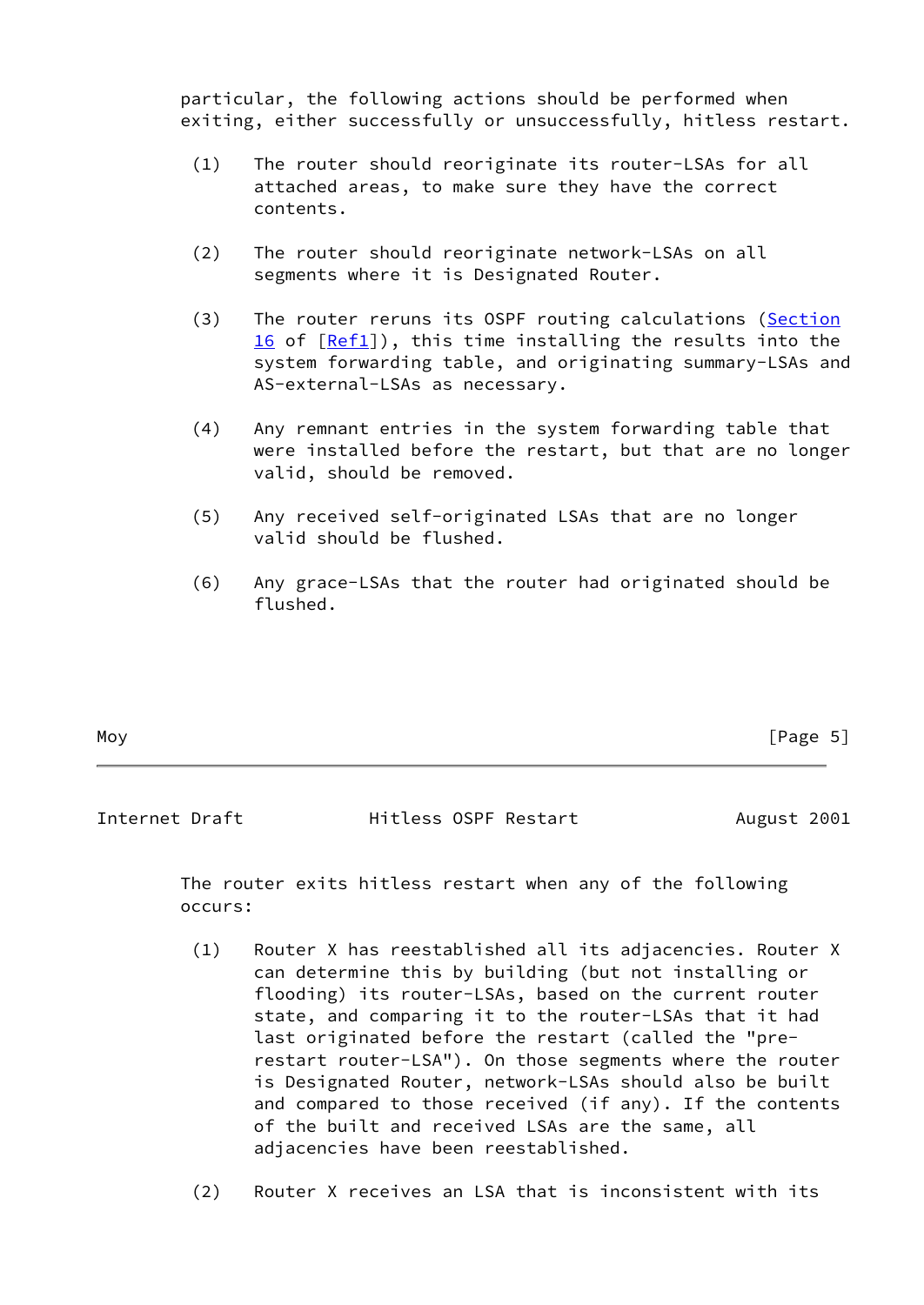pre-restart router-LSA. For example, X receives a router- LSA originated by router Y that does not contain a link to X, even though X's pre-start router-LSA did contain a link to Y. This indicates that either a) Y does not support hitless restart, b) Y never received the grace- LSA or c) Y has terminated its helper mode for some reason (Section 3.2).

- (3) The grace period expires.
- <span id="page-6-0"></span>[3](#page-6-0). Operation of helper neighbor

 The helper relationship is per network segment. As a "helper neighbor" on a segment S for a restarting router X, router Y has several duties. It monitors the network for topology changes, and as long as there are none, continues to its advertise its LSAs as if X had remained in continuous OSPF operation. This means that Y's LSAs continue to list an adjacency to X over network segment S, regardless of the adjacency's current synchronization state. This logic affects the contents of both router-LSAs and network-LSAs, and also depends on the type of network segment S (see Sections  $12.4.1.1$ through 12.4.1.5 and Section 12.4.2 of  $[Ref1]$  $[Ref1]$ ). When helping over a virtual link, the helper must also continue to set bit V in its router-LSA for the virtual link's transit area (Section 12.4.1 of  $[Ref1]$  $[Ref1]$ .

 Also, if X was the Designated Router on network segment S when the helping relationship began, Y maintains X as Designated router until the helping relationship is terminated.

| Moy | [Page 6] |
|-----|----------|
|     |          |

<span id="page-6-1"></span>Internet Draft **Hitless OSPF Restart** August 2001

3.1. Entering helper mode

When a router Y receives a grace-LSA from router X, it enters helper mode for X, on the associated network segment, as long as all the following checks pass:

 (1) Y currently has a full adjacency with X (neighbor state Full) over the associated network segment. On broadcast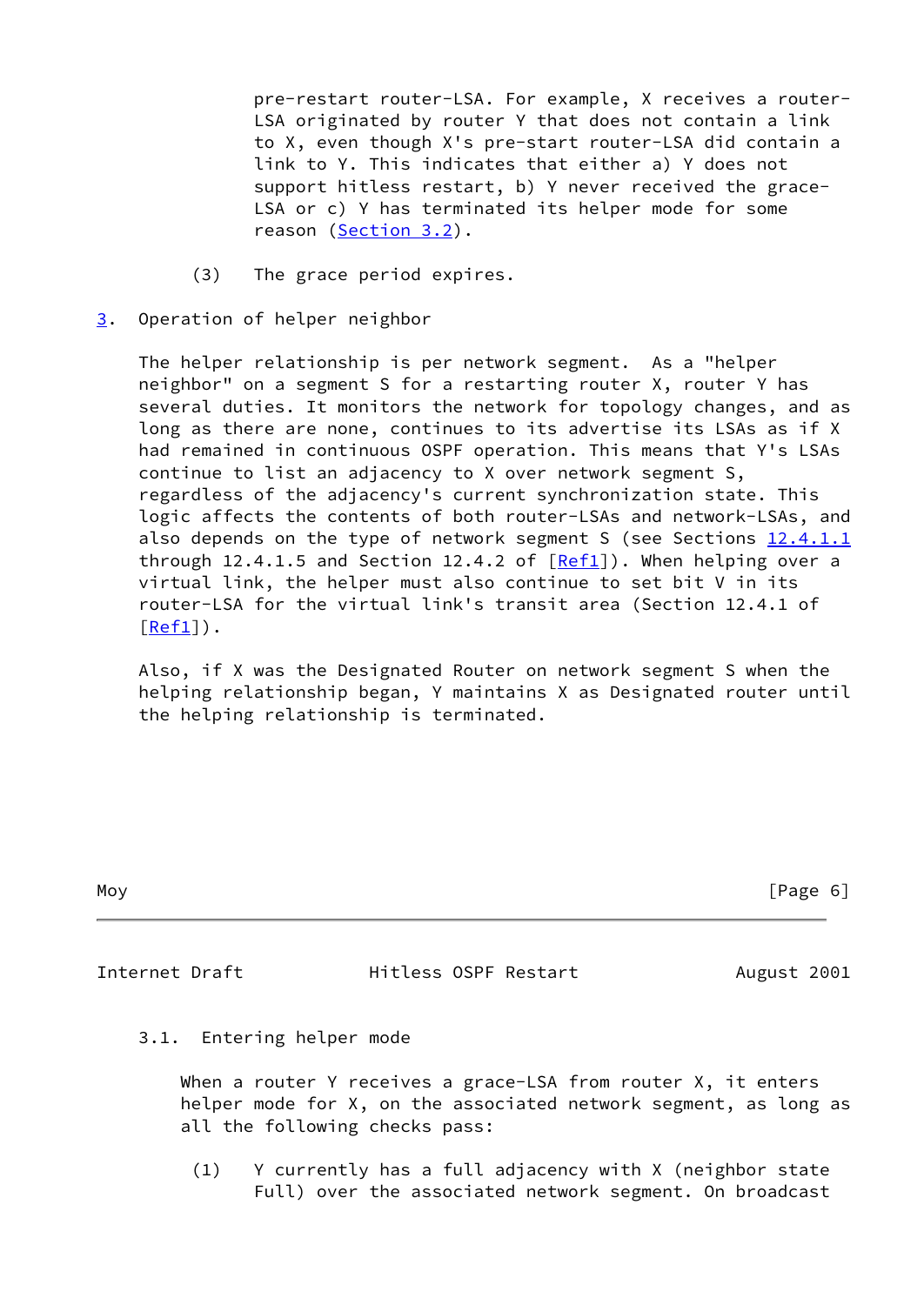and NBMA segments, the neighbor relationship with X is identified by the IP interface address in the body of the grace-LSA (see [Appendix A\)](#page-11-0). On all other segment types X is identified by the grace-LSA's Advertising Router field.

- (2) There have been no changes in content to the link-state database (LS types 1-5,7) since the beginning of the grace period specified by the grace-LSA. The grace period began N seconds ago, where N is the current LS age of the grace-LSA.
- (3) The grace period has not yet expired. This means that the LS age of the grace-LSA is less than the grace period specified in the body of the grace-LSA (Appendix A).
- (4) Local policy allows Y to act as the helper for X. Examples of configured policies might be a) never act as helper, b) never allow the grace period to exceed a Time T, c) only help on software reloads/upgrades, or d) never act as a helper for certain specific routers (specified by OSPF Router ID).

 Note that Router Y may be helping X on some network segments, and not on others. However, that circumstance will probably lead to the premature termination of X's hitless restart, as Y will not continue to advertise adjacencies on the segments where it is not helping (see Section 2.2).

 A single router is allowed to simultaneously serve as a helper for multiple restarting neighbors.

3.2. Exiting helper mode

 Router Y ceases to perform the helper function for its neighbor Router X on a given segment when one of the following events occurs.

 (1) The grace-LSA originated by X on the segment is flushed. This is the successful termination of hitless restart.

Moy [Page 7]

<span id="page-7-0"></span>

|  | Internet Draft |  |
|--|----------------|--|
|--|----------------|--|

Hitless OSPF Restart August 2001

(2) The grace-LSA's grace period expires.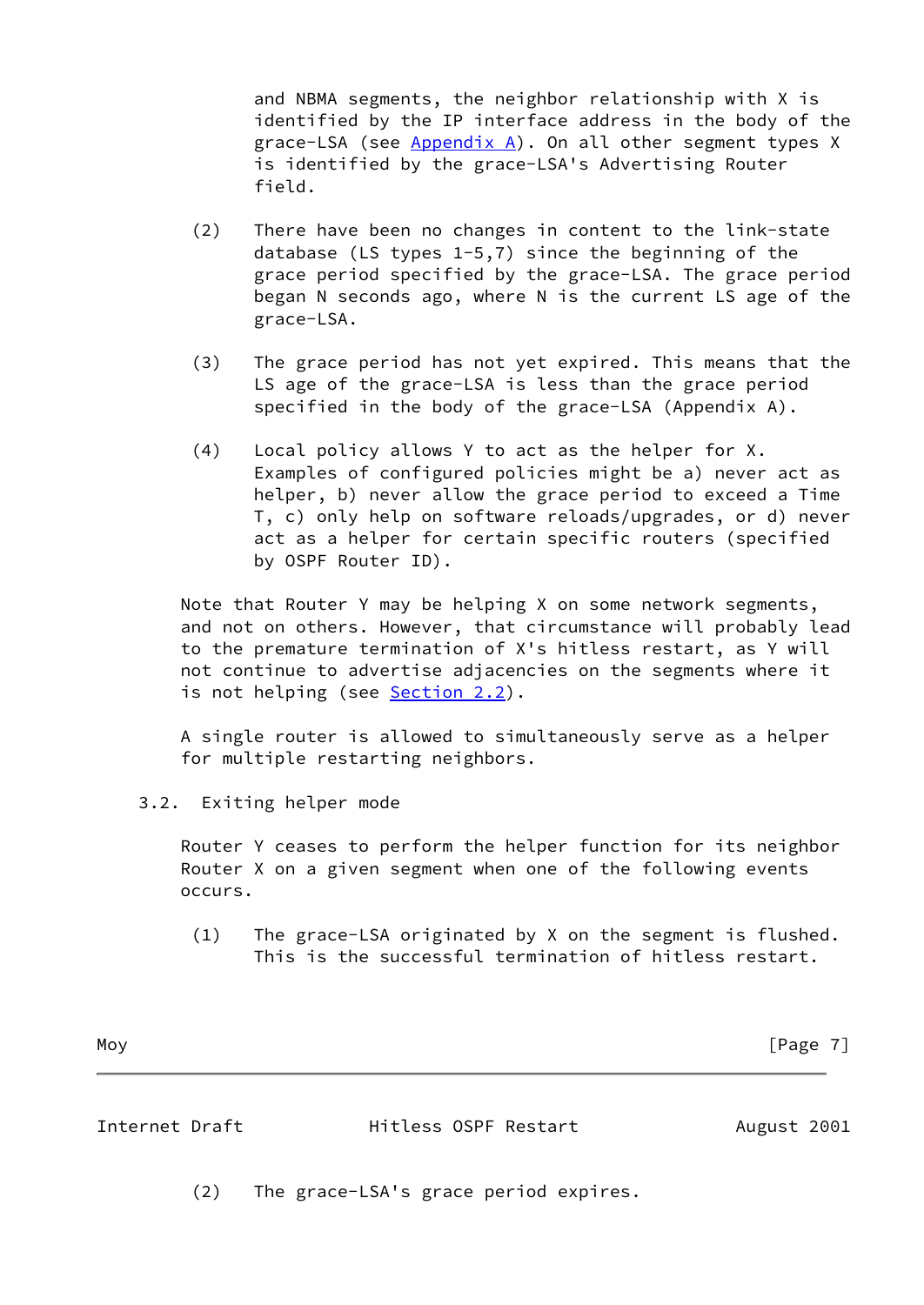(3) Router Y receives an LSA with LS types 1-5,7 and whose contents have changed. This includes LSAs with no previous link-state database instance and the flushing of LSAs from the database, but excludes simple LSA refreshes. A change in LSA contents indicates a network topology change, which forces termination of a hitless restart.

When router Y exits helper mode for X on a given network segment, it reoriginates its LSAs based on the current state of its adjacency to Router X over the segment. In detail, Y takes the following actions: (a) Y recalculates the Designated Router for the segment, (b) Y reoriginates its router-LSA for the segment's OSPF area, (c) if Y is Designated Router for the segment, it reoriginates the network-LSA for the segment and (d) if the segment was a virtual link, Y reoriginates its router-LSA for the virtual link's transit area.

<span id="page-8-0"></span>[4](#page-8-0). Backward compatibility

 Backward-compatibility with unmodified OSPF routers is an automatic consequence of the functionality documented above. If one or more neighbors of a router requesting hitless restart are unmodified, or if they do not received the grace-LSA, the hitless restart is prematurely aborted.

 The unmodified routers will start routing around the restarted router X as it performs initial database synchronization, by reissuing their LSAs with links to X omitted. These LSAs will be interpreted by helper neighbors as a topology change, and by X as an LSA inconsistency, in either case aborting hitless restart and resuming normal OSPF operation.

# <span id="page-8-1"></span>[5](#page-8-1). Notes

 Note the following details concerning the hitless OSPF restart mechanism described in this memo.

- o DoNotAge is never set in a grace-LSA, even if the grace-LSA is flooded over a demand circuit. This is because the grace-LSA's LS age field is used to calculate the extent of the grace period (see [Appendix A\)](#page-11-0).
- o Grace-LSAs have link-local scope because they only need to be seen by the router's direct neighbors.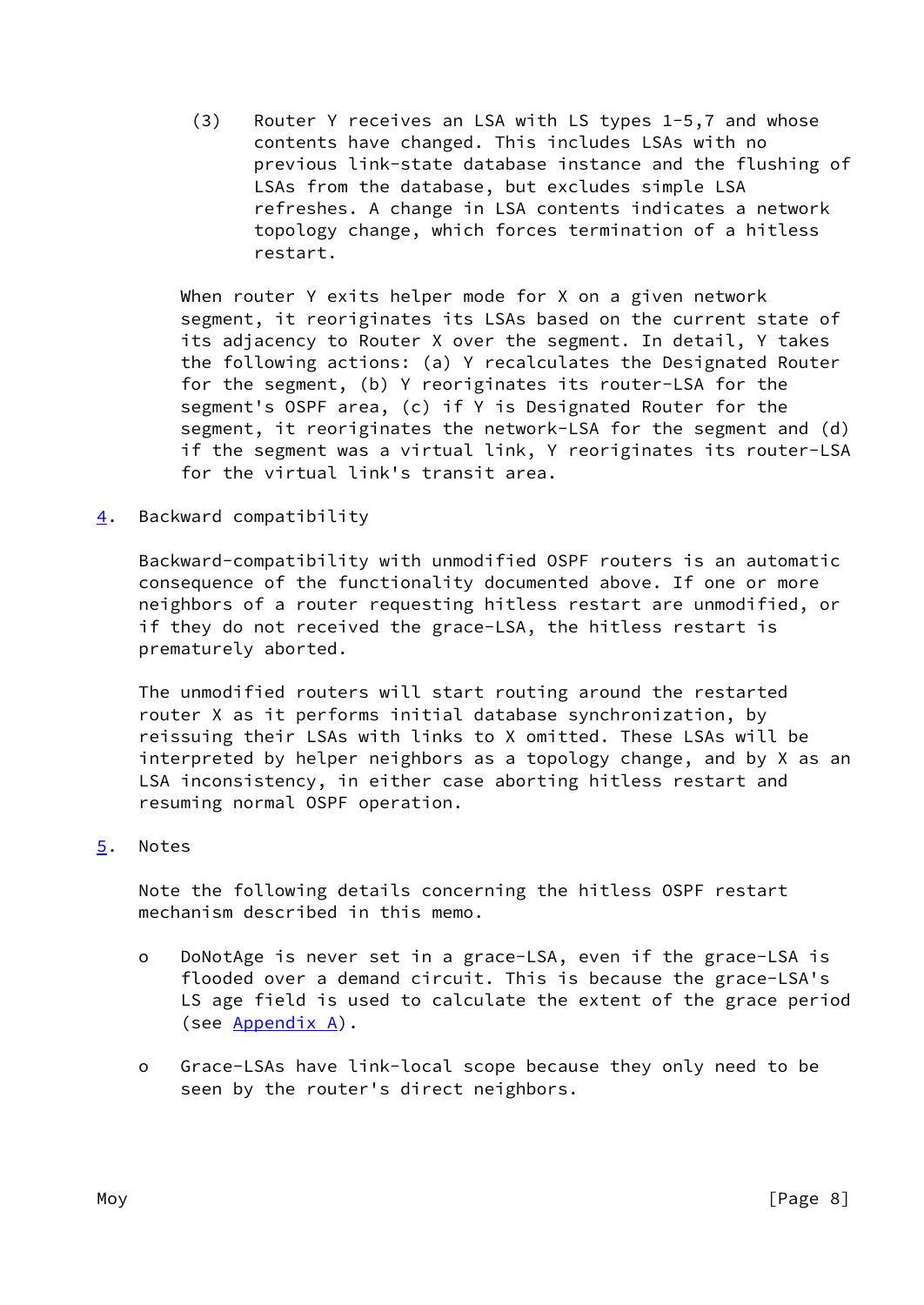<span id="page-9-1"></span>

Internet Draft **Hitless OSPF Restart** August 2001

- o It may be noted that the hitless restart mechanisms in this memo can also be used for unplanned outages. For example, after a crash of its control software, the router may come up and send grace-LSAs in an attempt to remain on the forwarding path while it regains its control state. This may not be a good idea, as it seems unlikely that such a router could guarantee the sanity of its forwarding table(s). However, if the router does attempt a hitless restart from an unplanned outage, it should at the least (a) allow the network operator to turn this feature off, (b) attempt to determine when its forwarding tables were last updated, setting the beginning of the grace period accordingly (this means originating the grace-LSA with LS age equal to the time that the forwarding tables were last updated), and (c) set the hitless restart reason in its grace-LSAs to unknown (0).
- o When comparing the LSAs that the router would build and those that the router has received, in order to determine whether hitless restart is complete, it is sufficient to compare the LSA's length, Options field, and the body of the LSA. The LS age, LS checksum and LS sequence number fields need not match. To cover the possibility that the body of the LSA may have been built in a different order, the standard Internet one's complement checksum of the LSA bodies can be calculated and compared, rather than comparing the bodies byte-for-byte.
- <span id="page-9-0"></span>[6](#page-9-0). Future Work

 The interactions between OSPF Hitless Restart and the Traffic Engineering Extensions to OSPF [\[Ref4](#page-9-3)] and Multicast Extensions to OSPF [[Ref6\]](#page-10-1) have not been specified in this memo.

### References

- <span id="page-9-2"></span>[Ref1] Moy, J., "OSPF Version 2", [RFC 2328,](https://datatracker.ietf.org/doc/pdf/rfc2328) April 1998.
- <span id="page-9-4"></span>[Ref2] Coltun, R., "The OSPF Opaque LSA Option", [RFC 2370,](https://datatracker.ietf.org/doc/pdf/rfc2370) July 1998.
- <span id="page-9-5"></span> [Ref3] Murphy, S., M. Badger and B. Wellington, "OSPF with Digital Signatures", [RFC 2154](https://datatracker.ietf.org/doc/pdf/rfc2154), June 1997.
- <span id="page-9-3"></span> [Ref4] Katz, D., D. Yeung and K. Kompella, "Traffic Engineering Extensions to OSPF", work in progress.
- [Ref5] Coltun, R., V. Fuller and P. Murphy, "The OSPF NSSA Option", work in progress.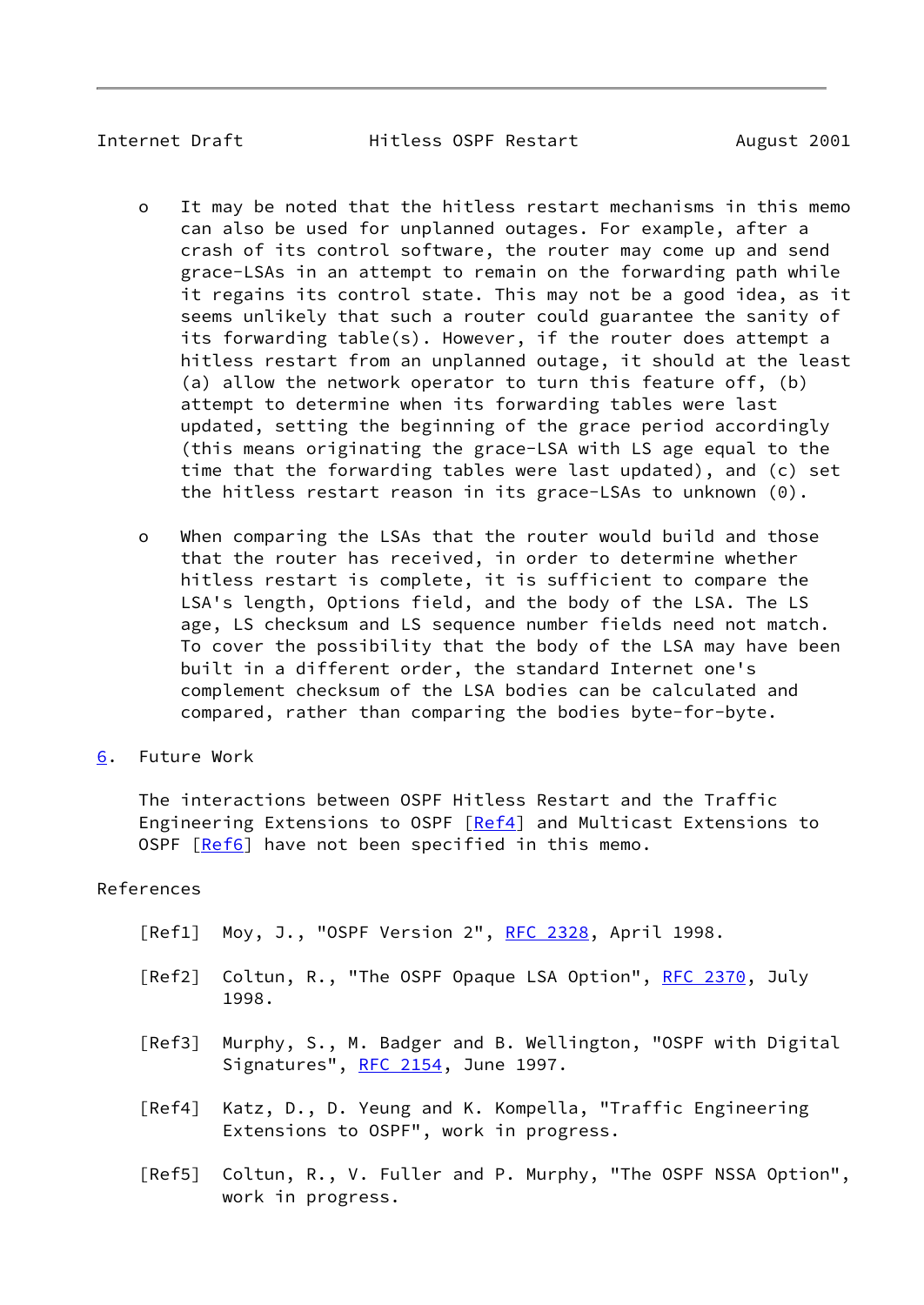<span id="page-10-1"></span><span id="page-10-0"></span>

| Internet Draft | Hitless OSPF Restart                                            | August 2001 |
|----------------|-----------------------------------------------------------------|-------------|
| 1994.          | [Ref6] Moy, J., "Multicast Extensions to OSPF", RFC 1584, March |             |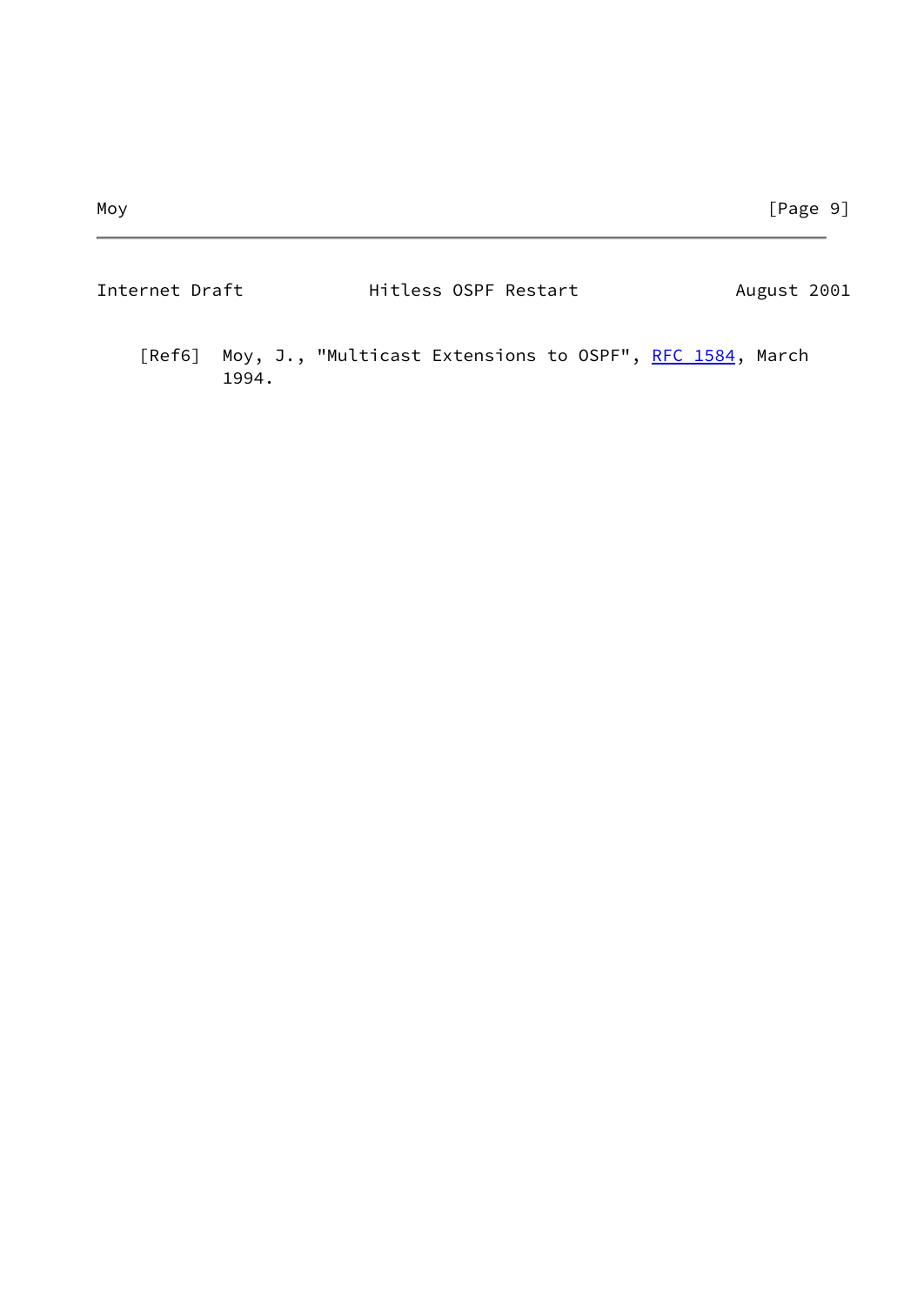Internet Draft **Hitless OSPF Restart** August 2001

<span id="page-11-0"></span>[A](#page-11-0). Grace-LSA format

The grace-LSA is a link-local scoped Opaque-LSA [\[Ref2](#page-9-4)] having Opaque Type of 3 and Opaque ID equal to 0. Grace-LSAs are originated by a router that wishes to execute a hitless restart of its OSPF software. A grace-LSA requests that the router's neighbors aid it in its hitless restart by continuing to advertise the router as fully adjacent during a specified grace period.

 It is assumed that each grace-LSA has LS age field set to 0 when the LSA is first originated; the current value of LS age then indicates how long ago the restarting router made its request. The body of the LSA is TLV-encoded. The TLV-encoded information includes the length of the grace period, the reason for the hitless restart and, when the grace-LSA is associated with a broadcast or NBMA network segment, the IP interface address of the restarting router.

| $\Theta$ |                                                                 |                    |                                    |   |
|----------|-----------------------------------------------------------------|--------------------|------------------------------------|---|
|          | 0 1 2 3 4 5 6 7 8 9 0 1 2 3 4 5 6 7 8 9 0 1 2 3 4 5 6 7 8 9 0 1 |                    |                                    |   |
|          |                                                                 |                    |                                    |   |
|          | LS age                                                          |                    | Options                            | 9 |
|          |                                                                 |                    |                                    |   |
|          |                                                                 |                    |                                    |   |
|          |                                                                 |                    |                                    |   |
|          |                                                                 | Advertising Router |                                    |   |
|          | +-+-+-+-+-+-+-+                                                 |                    | -+-+-+-+-+-+-+-                    |   |
|          |                                                                 | LS sequence number |                                    |   |
|          | LS checksum                                                     |                    |                                    |   |
|          |                                                                 |                    | length<br>-+-+-+-+-+-+-+-+-+-+-+-+ |   |
|          |                                                                 |                    |                                    |   |
|          |                                                                 | TLVs               |                                    |   |
|          |                                                                 |                    |                                    |   |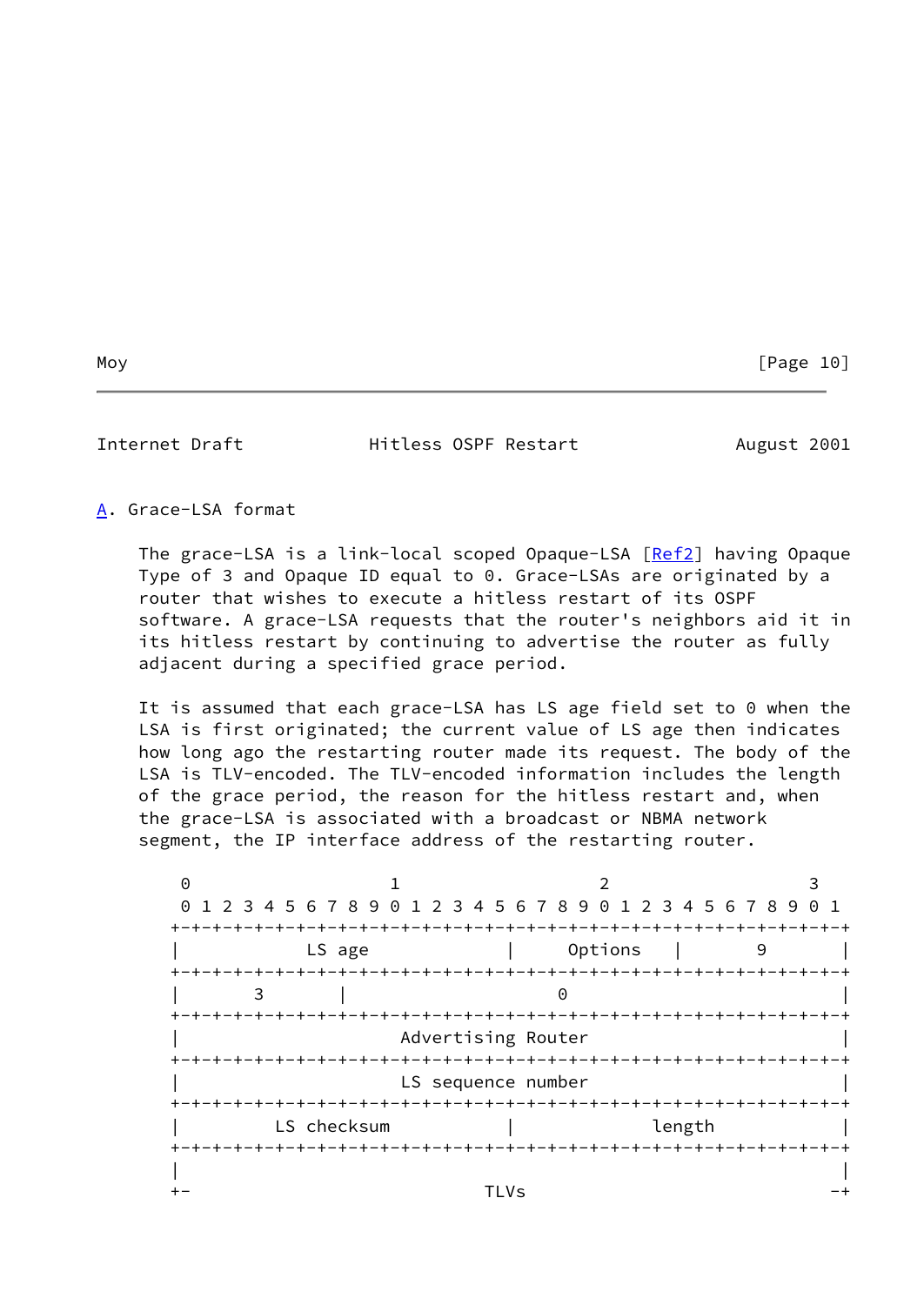The format of the TLVs within the body of a grace-LSA is the same as the TLV format used by the Traffic Engineering Extensions to OSPF [\[Ref4](#page-9-3)]. The TLV header consists of a 16-bit Type field and a 16-bit length field, and is followed by zero or more bytes of value. The length field indicates the length of the value portion in bytes. The value portion is padded to four-octet alignment, but the padding is not included in the length field. For example, a one byte value would have the length field set to 1, and three bytes of padding would be added to the end of the value portion of the TLV.

| ... | ... | ... | ... | ... | ... | ... | ... | ... | ... | ... | ... | ... | ... | ... | ... | ... | ... |

 The following is the list of TLVs that can appear in the body of a grace-LSA.

Moy **Frame Community Page 11** 

<span id="page-12-0"></span>Internet Draft **Hitless OSPF Restart** August 2001

- o Grace Period (Type=1, length=4). The number of seconds that the router's neighbors should continue to advertise the router as fully adjacent, regardless of the the state of database synchronization between the router and its neighbors. Since this time period began when grace-LSA's LS age was equal to 0, the grace period terminates when either a) the LS age of the grace- LSA exceeds the value of Grace Period or b) the grace-LSA is flushed. See Section 3.2 for other conditions which terminate the grace period. This TLV must always appear in a grace-LSA.
- o Hitless restart reason (Type=2, length=1). Encodes the reason for the router restart, as one of the following: 0 (unknown), 1 (software restart), 2 (software reload/upgrade) or 3 (switch to redundant control processor). This TLV must always appear in a grace-LSA.
- o IP interface address (Type=3, length=4). The router's IP interface address on the subnet associated with the grace-LSA. Required on broadcast and NBMA segments, where the helper uses the IP interface address to identify the restarting router (see Section 3.1).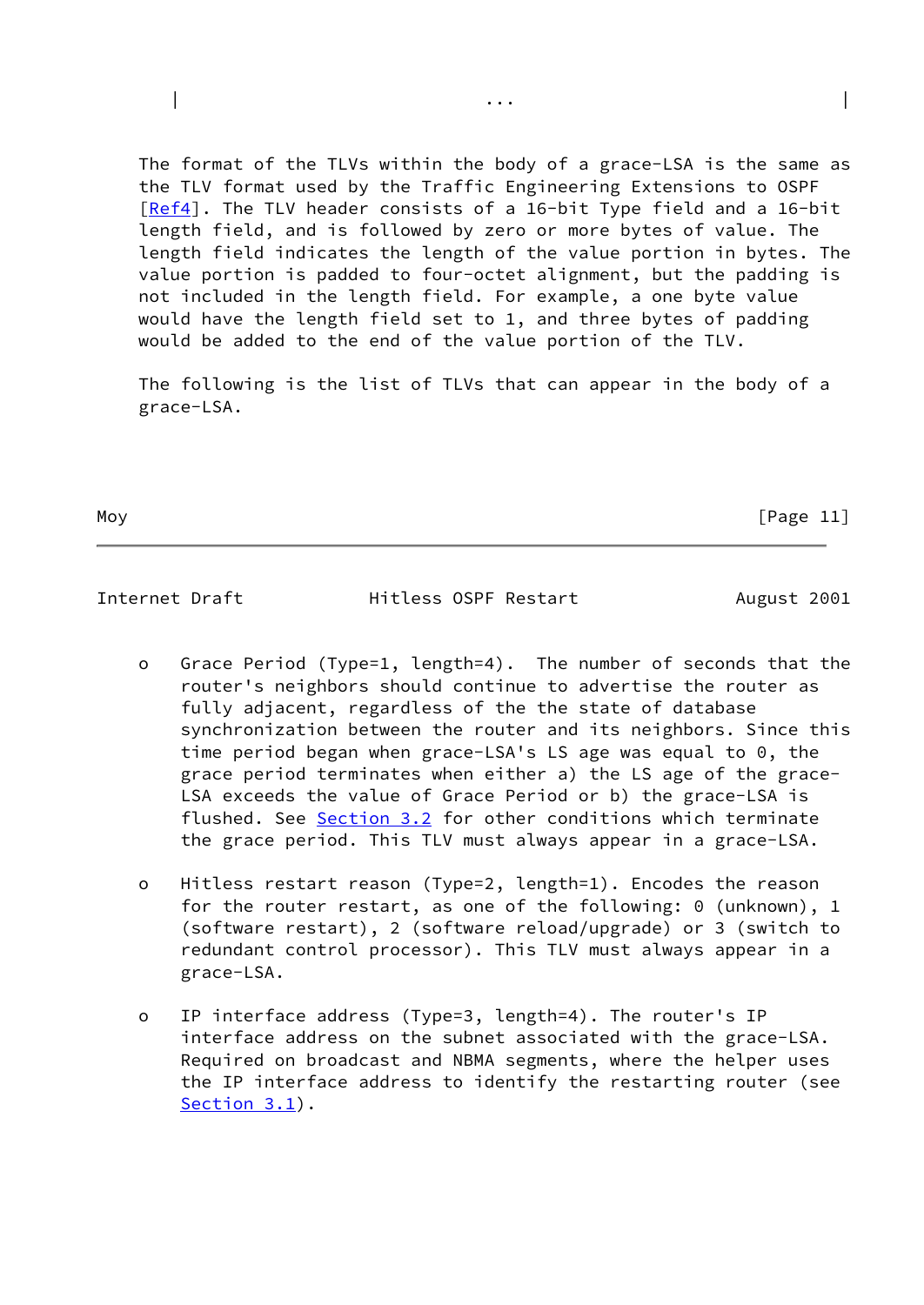Moy [Page 12]

Internet Draft **Hitless OSPF Restart** August 2001

Security Considerations

 One of the ways to attack a link-state protocol such as OSPF is to inject false LSAs into, or corrupt existing LSAs in, the link-state database. Injecting a false grace-LSA would allow an attacker to spoof a router that, in reality, has been withdrawn from service. The standard way to prevent such corruption of the link-state database is to secure OSPF protocol exchanges using the Crytographic authentication specified in  $[Ref1]$  $[Ref1]$ . An even stronger way of securing link-state database contents has been proposed in [[Ref3\]](#page-9-5).

Authors' Addresses

 J. Moy Sycamore Networks, Inc. 150 Apollo Drive Chelmsford, MA 01824 Phone: (978) 367-2505